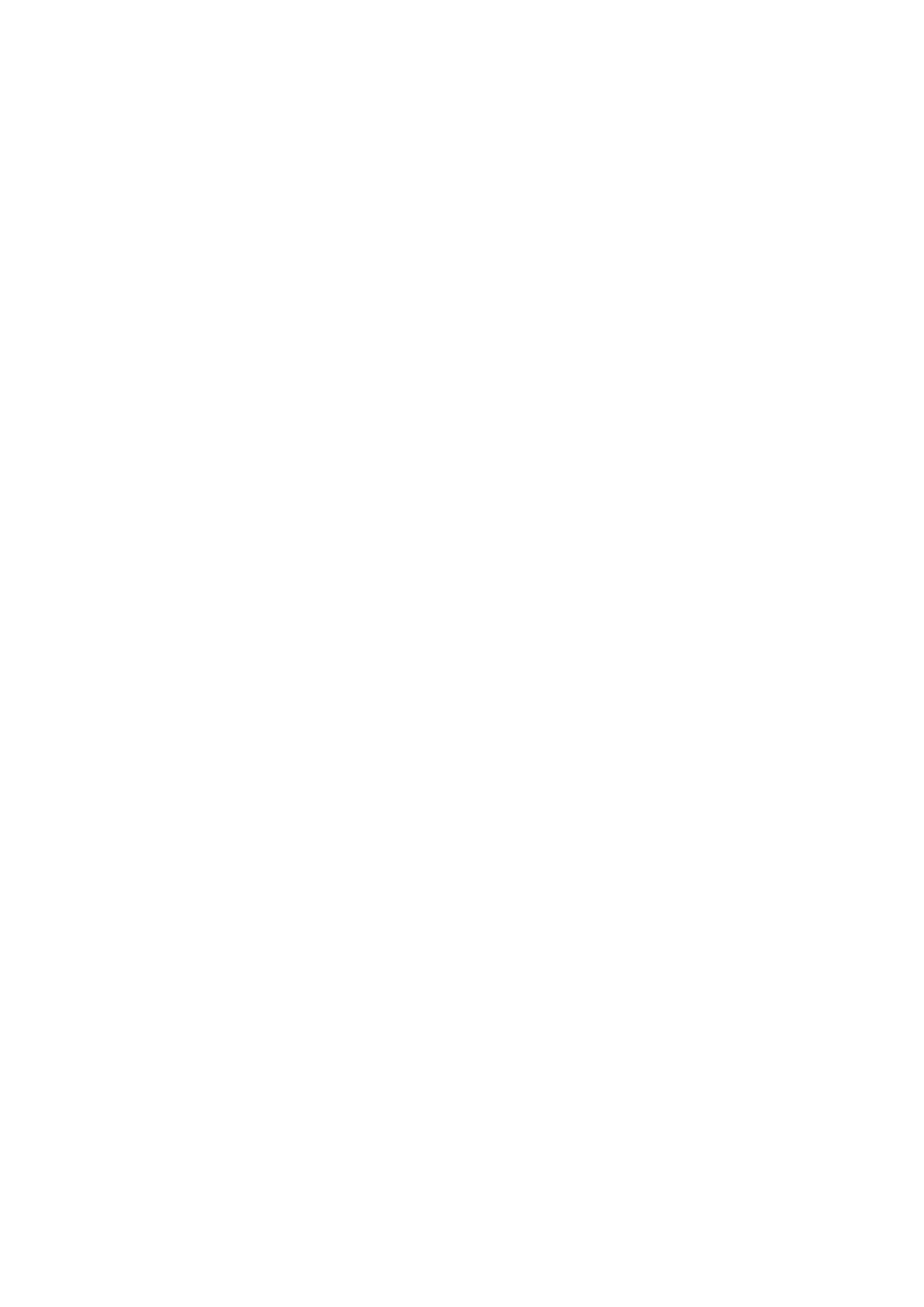*I certify that this public bill, which originated in the Legislative Assembly, has finally passed the Legislative Council and the Legislative Assembly of New South Wales.*

> *Clerk of the Legislative Assembly. Legislative Assembly, Sydney, , 2013*



New South Wales

# **Child Protection Legislation Amendment (Children's Guardian) Bill 2013**

Act No , 2013

An Act to amend the *Child Protection (Working with Children) Act 2012* to transfer the functions relating to working with children check clearances to the Children's Guardian; and for other purposes.

*I have examined this bill and find it to correspond in all respects with the bill as finally passed by both Houses.*

*Assistant Speaker of the Legislative Assembly.*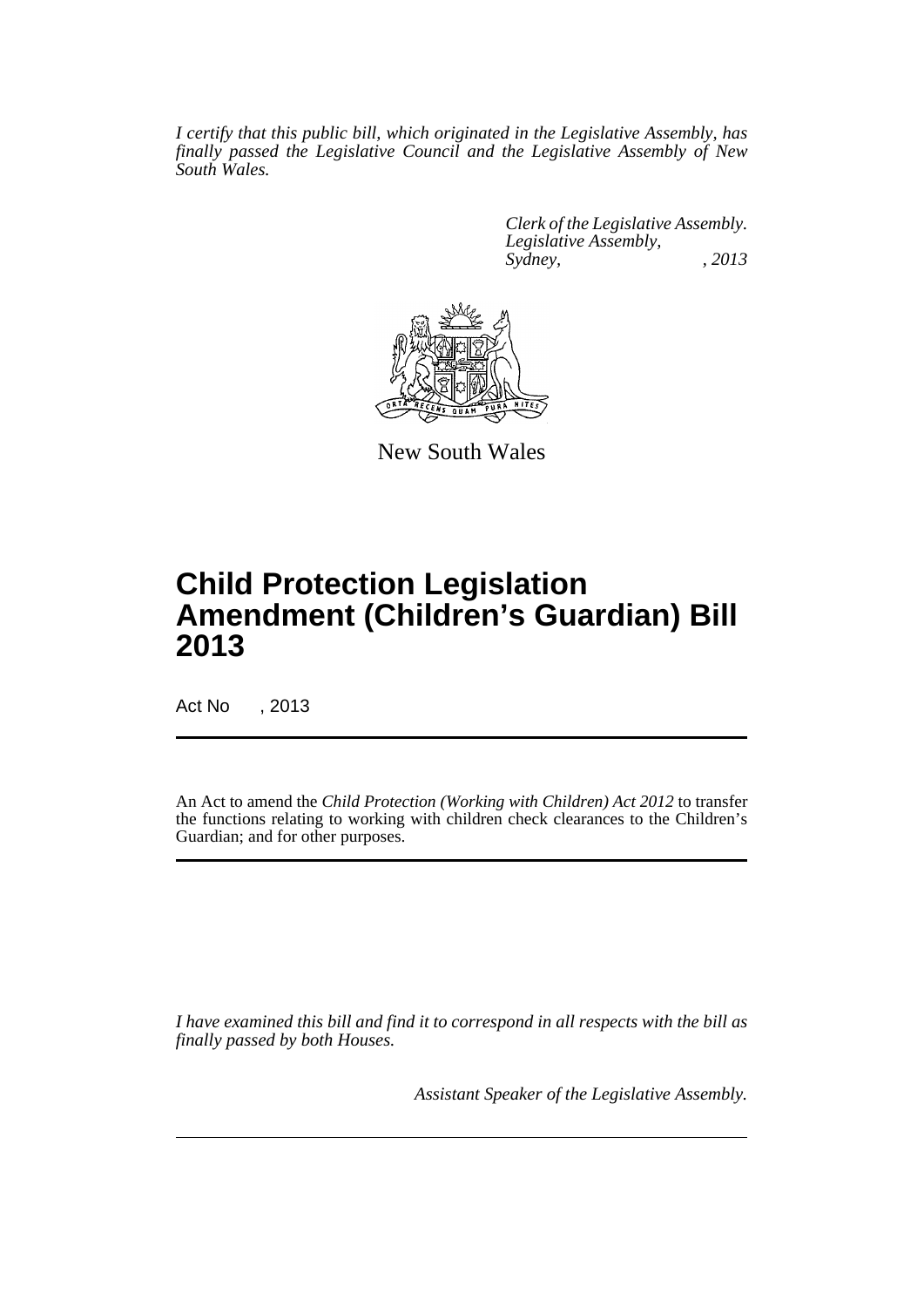### <span id="page-3-0"></span>**The Legislature of New South Wales enacts:**

### **1 Name of Act**

This Act is the *Child Protection Legislation Amendment (Children's Guardian) Act 2013*.

# <span id="page-3-1"></span>**2 Commencement**

This Act commences on the date of assent to this Act, or 15 June 2013, whichever is the later.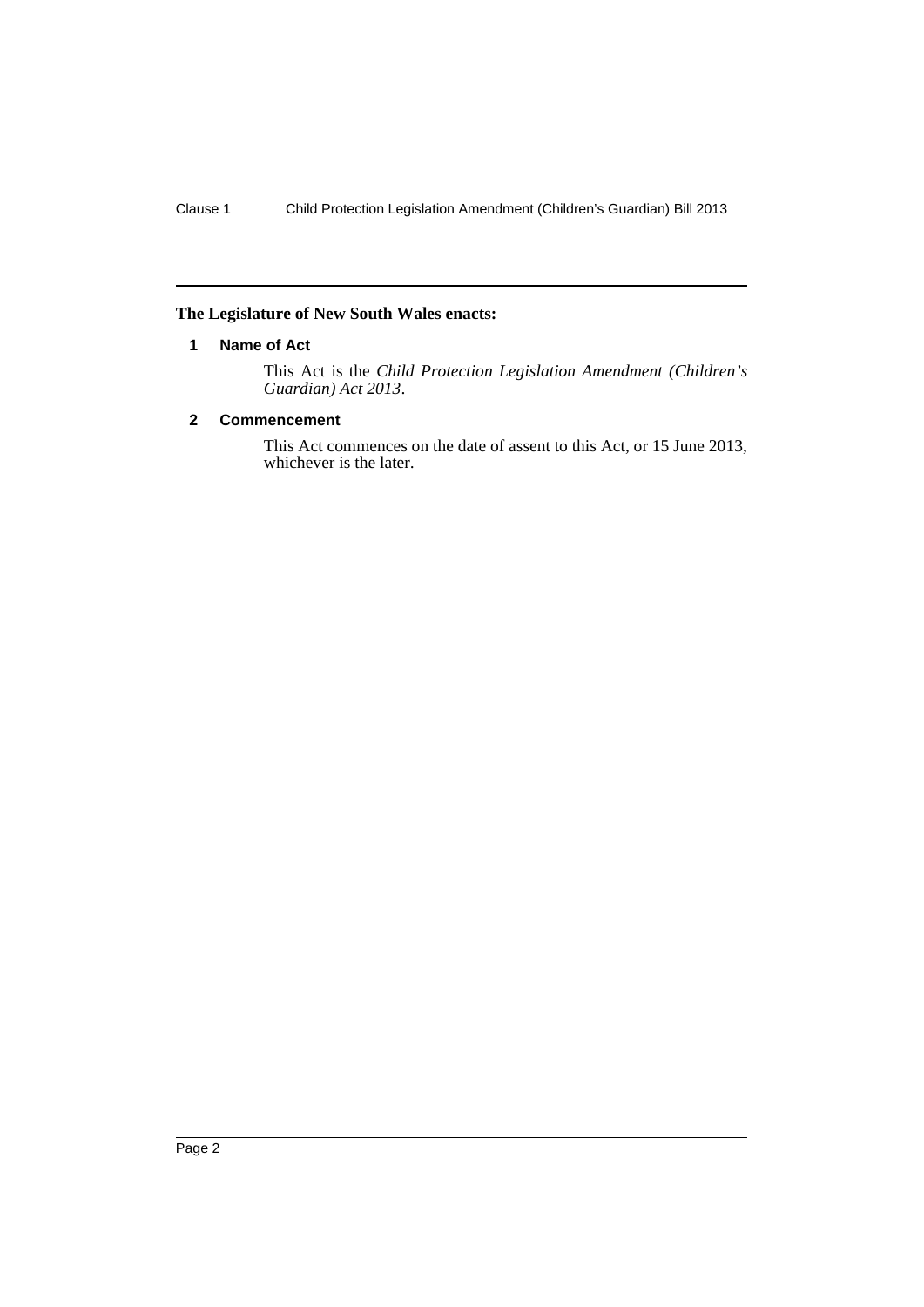Amendment of Child Protection (Working with Children) Act 2012 No 51 Schedule 1

# <span id="page-4-0"></span>**Schedule 1 Amendment of Child Protection (Working with Children) Act 2012 No 51**

### **[1] Section 3 Object of Act**

Omit the Note. Insert instead:

**Note.** For other legislation relating to the safety, welfare and well-being of children, and the related functions of the Children's Guardian, see the *Children and Young Persons (Care and Protection) Act 1998*. In particular, see section 181 and Chapter 13 of that Act.

### **[2] Section 5 Definitions**

Insert in alphabetical order in section 5 (1):

*Children's Guardian* means the Children's Guardian appointed under section 178 of the *Children and Young Persons (Care and Protection) Act 1998*.

*family day care service* has the same meaning as it has in the *Children (Education and Care Services) National Law (NSW)*.

*home based education and care service* has the same meaning as it has in the *Children (Education and Care Services) Supplementary Provisions Act 2011*.

**[3] Section 5 (1), definitions of "Commission" and "Commissioner"**

Omit the definitions.

**[4] Sections 7 (4), 8 (1) (b), 9, 10 (1), 11, 13, 15–20, 21 (2) (d), 23–25, 27–31, 32 (1), 33 (1), 35–40, 44 and 52 (2) (a)**

Omit "Commission" wherever occurring.

Insert instead "Children's Guardian".

#### **[5] Section 10 Adult persons residing with authorised carers or persons providing home care services**

Omit "(other than an authorised carer or an approved provider of an education and care service) who resides at the home of an authorised carer or an approved provider of an education and care service where such a service" from section  $10(1)$ .

Insert instead "(other than a person who is required under another provision of this Act to, or is exempt from the requirement to, hold a working with children check clearance) who resides at the home of an authorised carer or at a home where a home based education and care service or family day care service".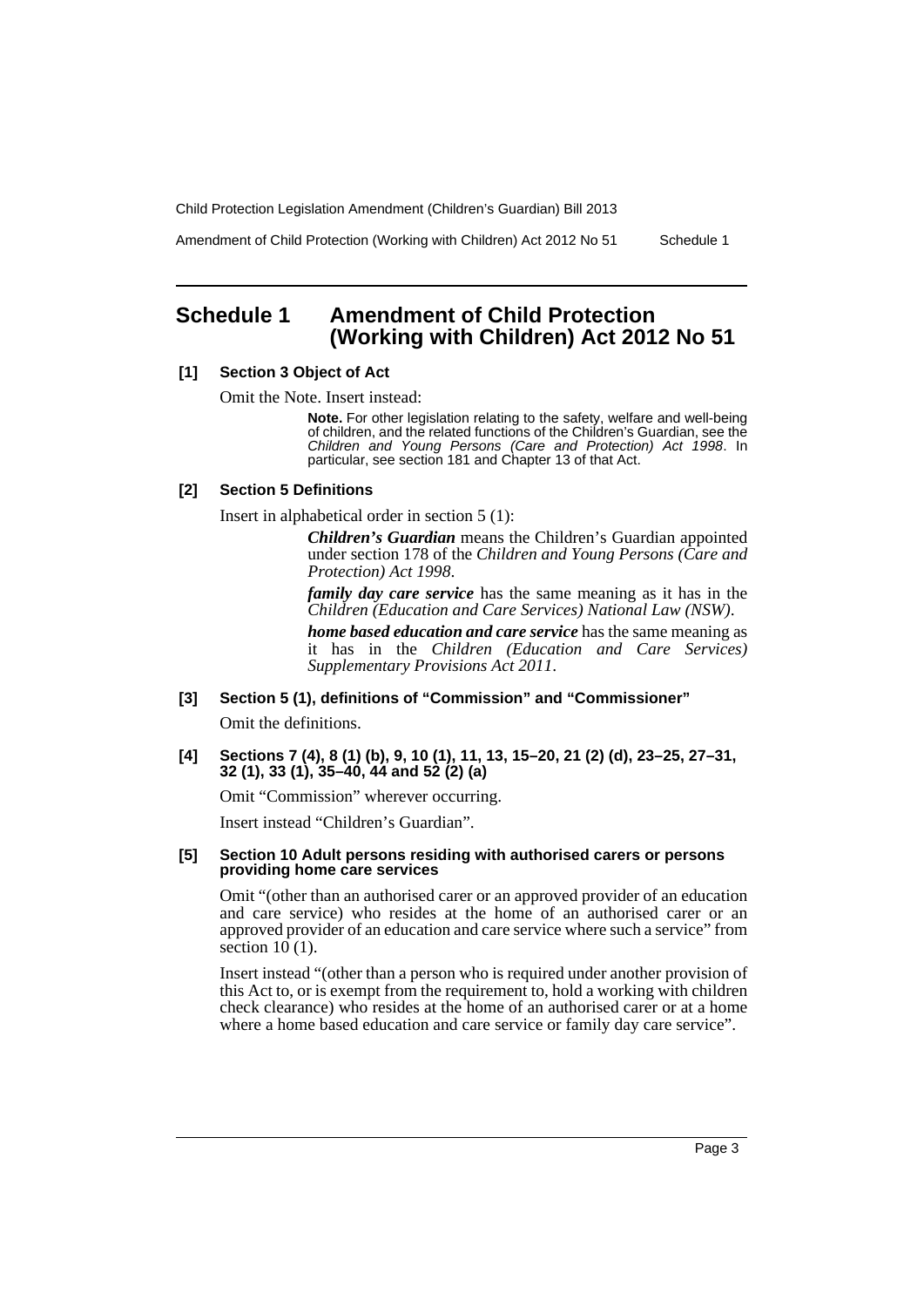Schedule 1 Amendment of Child Protection (Working with Children) Act 2012 No 51

### **[6] Section 10 (2)**

Omit "education and care service".

Insert instead "home based education and care service or family day care service".

### **[7] Section 10 (3)**

Omit "the home of an authorised carer or an approved provider of an education or care service".

Insert instead "a home where care or a service referred to in that subsection was provided".

### **[8] Section 17 Interim bars**

Omit "Commissioner" from section 17 (3).

Insert instead "Children's Guardian".

### **[9] Sections 20 (1) and 23 (2)**

Omit "Commission's" wherever occurring. Insert instead "Children's Guardian's".

### **[10] Sections 31 and 37**

Omit "**Commission**" from the headings wherever occurring. Insert instead "**Children's Guardian**".

### **[11] Part 6**

Omit "**Commission**" from the heading.

Insert instead "**Children's Guardian**".

### **[12] Section 38 Children's Guardian's public awareness and advice functions**

Insert ", including encouraging organisations to develop their capacity to be safe for children" after "child-related work".

### **[13] Section 38, note**

Insert at the end of the section:

**Note.** For the Children's Guardian's other child-related employment functions, see Chapter 13 of the *Children and Young Persons (Care and Protection) Act 1998*.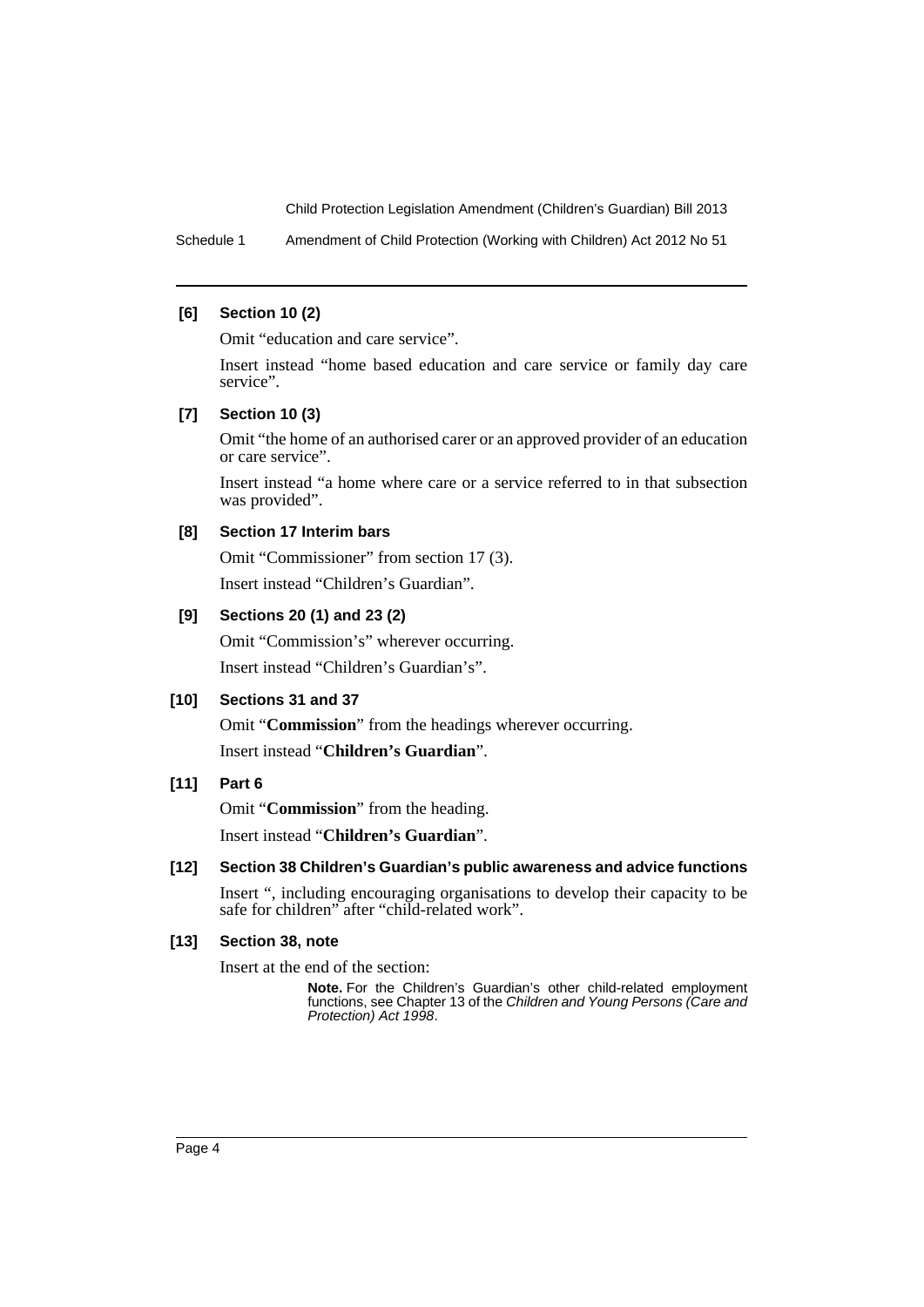Amendment of Child Protection (Working with Children) Act 2012 No 51 Schedule 1

### **[14] Section 39**

Omit "**Commission's**" from the heading.

Insert instead "**Children's Guardian's**".

### **[15] Section 40A**

Insert after section 40:

### **40A Power to audit declarations made by exempt workers**

- (1) This section applies to a statutory declaration provided to an employer by an exempt worker that contains information relating to the offences specified in Schedule 2.
- (2) The Children's Guardian may audit the accuracy of the statutory declaration, or may authorise a person to carry out such an audit.
- (3) The Children's Guardian may authorise a person under this section only if the Privacy Commissioner advises the Children's Guardian, in writing, that the Privacy Commissioner is satisfied that the person is able to adequately provide for the security of any information obtained in the exercise of functions pursuant to the authorisation.
- (4) The Commissioner of Police is authorised to disclose (or arrange for a member of the NSW Police Force to disclose) the following information for the purposes of this section:
	- (a) information relating to spent convictions, despite anything to the contrary in the *Criminal Records Act 1991*,
	- (b) information relating to offences, despite anything to the contrary in section 579 of the *Crimes Act 1900*.
- (5) If a person authorised under this section reasonably believes that a statutory declaration is inaccurate, the person must, as soon as practicable, inform the Children's Guardian and provide any information relevant to that belief to the Children's Guardian.
- (6) The Children's Guardian may disclose information obtained under this section to the following persons:
	- (a) the person who made the statutory declaration,
	- (b) the employer of that person,
	- (c) a police officer of the State or of the Commonwealth or another State or Territory,
	- (d) the Ombudsman,
	- (e) any other investigative agency that the Children's Guardian considers appropriate,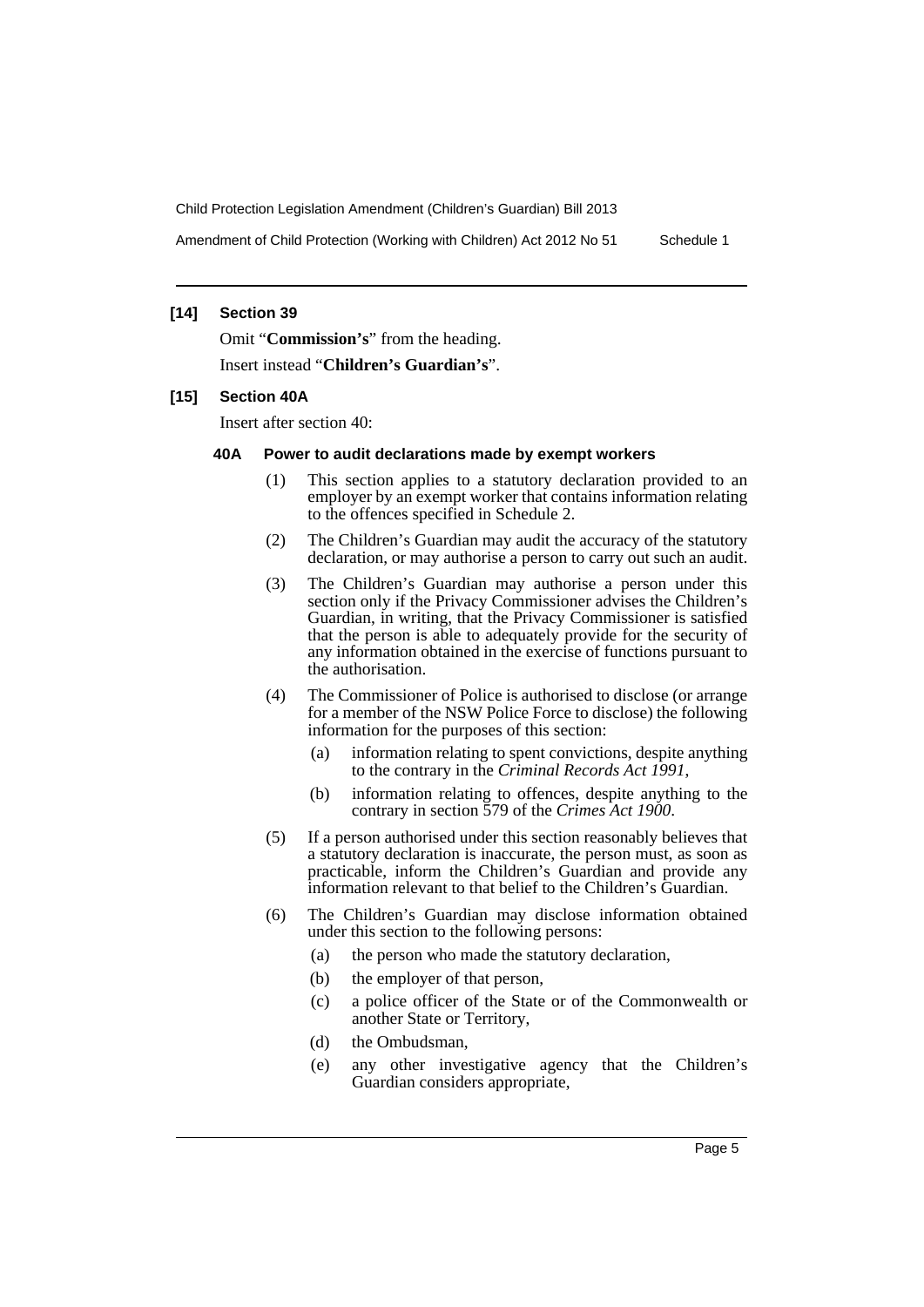Schedule 1 Amendment of Child Protection (Working with Children) Act 2012 No 51

- (f) the Department of Family and Community Services,
- (g) the Director of Public Prosecutions,
- (h) a court or tribunal,
- (i) an approved interstate screening agency,
- (j) the Minister,
- (k) the Privacy Commissioner,
- (l) any other person approved by the Privacy Commissioner and prescribed in the regulations.
- (7) The Minister may give the Children's Guardian a written direction on the exercise of functions under this section and the Children's Guardian is to comply with the direction.
- (8) In this section, *exempt worker* means a worker who is exempted by the regulations from the requirement to hold a clearance.

### **[16] Section 48A**

Insert after section 48:

#### **48A Reports under Children and Young Persons (Care and Protection) Act 1998**

- (1) Any information obtained by the Children's Guardian in the course of exercising functions under this Act may be used for the purposes of making a report to the Director-General of the Department of Family and Community Services under section 24 (Report concerning child or young person at risk of significant harm) or 27 (Mandatory reporting) of the *Children and Young Persons (Care and Protection) Act 1998*.
- (2) A report referred to in section 29 of the *Children and Young Persons (Care and Protection) Act 1998* may be provided to the Children's Guardian for the purpose of the exercise of the Children's Guardian's functions under this Act. Any such report may not be subsequently dealt with by the Children's Guardian in a manner that contravenes that section, except to the extent that it is necessary for the Children's Guardian to do so in the exercise of functions under this Act.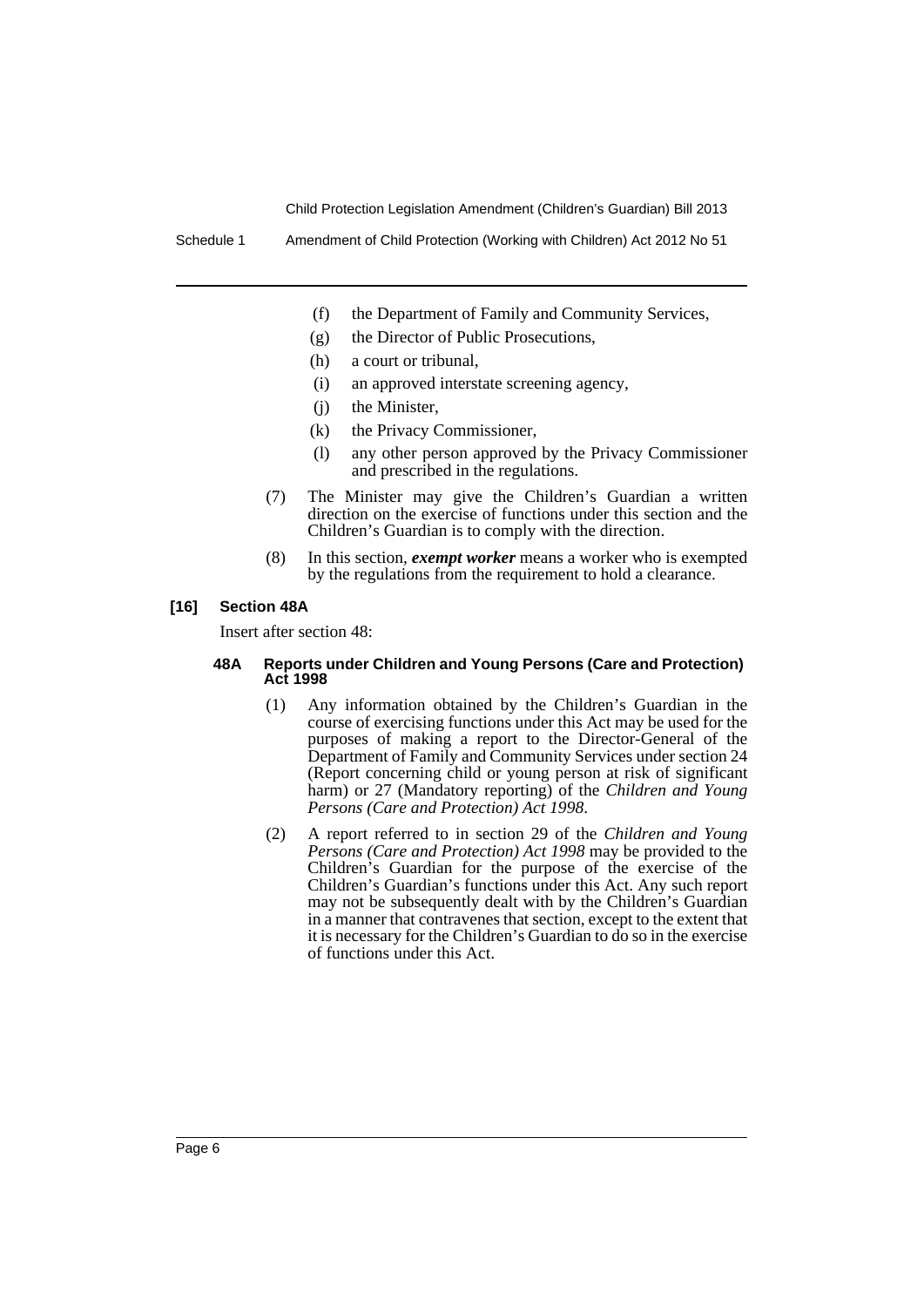Amendment of Children and Young Persons (Care and Protection) Act 1998 No 157 Schedule 2

# <span id="page-8-0"></span>**Schedule 2 Amendment of Children and Young Persons (Care and Protection) Act 1998 No 157**

## **[1] Section 3 Definitions**

Omit "Minister" from the definition of *employer's authority*. Insert instead "Children's Guardian".

### **[2] Section 137 Authorised carers**

Omit section 137 (3) and (4). Insert instead:

(3) In the case of an authorised carer who is authorised by a designated agency, it is a condition of the authorisation that the carer must, as soon as practicable, notify the designated agency if any person (other than the carer) who is of or above the age of 18 years commences to reside at the carer's home and will continue to do so on a regular basis.

**Note.** See section 10 of the *Child Protection (Working with Children) Act 2012* which requires that an adult person residing at the home of an authorised carer hold a working with children check clearance.

(4) Without limiting subsection (3), the requirement to notify the designated agency also applies when a minor residing at the carer's home attains the age of 18 years.

### **[3] Section 181 Principal functions of Children's Guardian**

Omit section 181 (1). Insert instead:

- (1) The principal functions of the Children's Guardian are as follows:
	- (a) to exercise functions relating to persons engaged in child-related work, including working with children check clearances, under the *Child Protection (Working with Children) Act 2012*,
	- (b) to promote the best interests of all children and young persons in out-of-home care,
	- (c) to ensure that the rights of all children and young persons in out-of-home care are safeguarded and promoted,
	- (d) to establish a register for the purpose of the authorisation of individuals as authorised carers, and to maintain that register, in accordance with the regulations,
	- (e) to accredit designated agencies and to monitor their responsibilities under this Act and the regulations,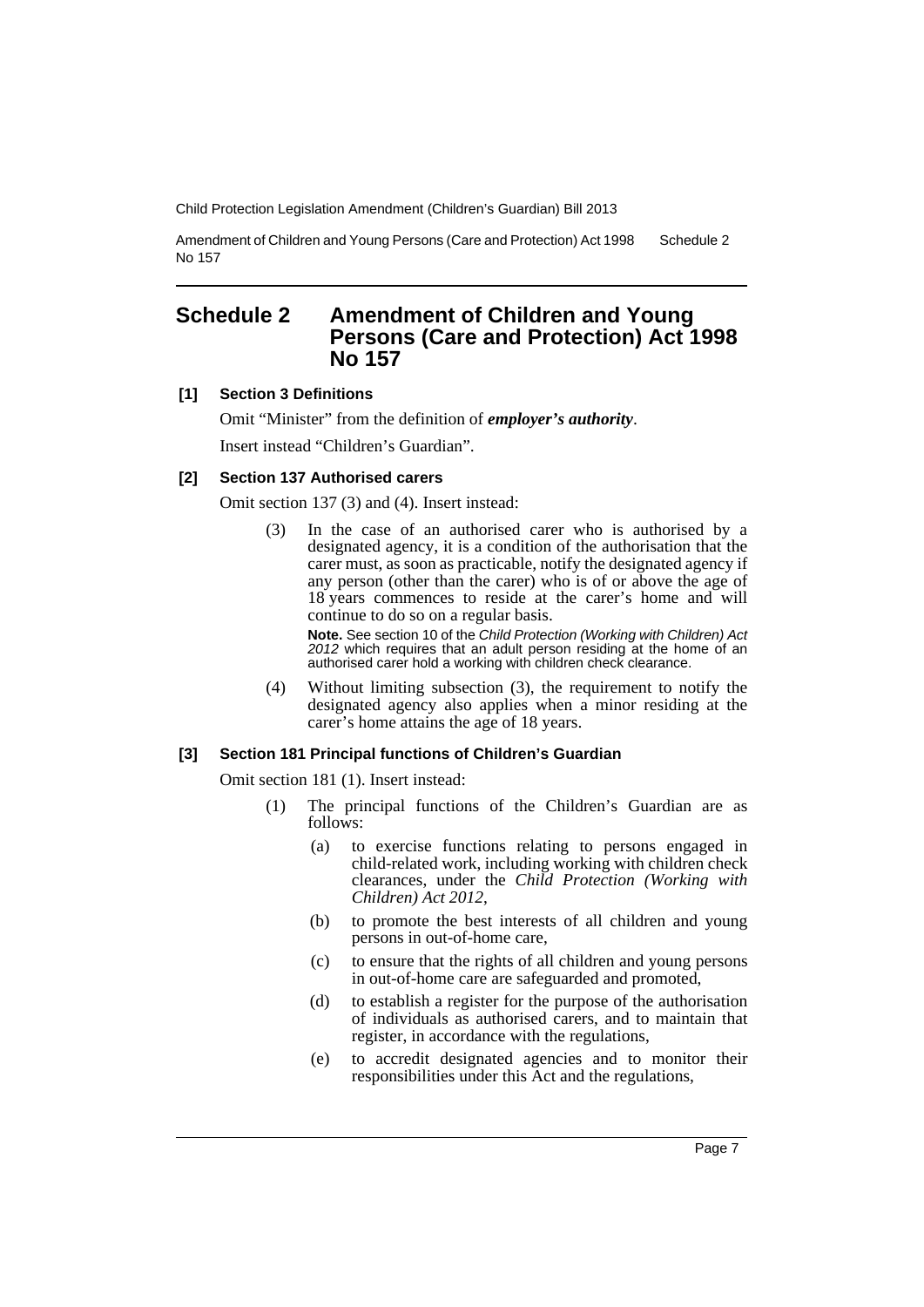Schedule 2 Amendment of Children and Young Persons (Care and Protection) Act 1998 No 157

- (f) to register organisations that provide or arrange voluntary out-of-home care and to monitor their responsibilities under this Act and the regulations,
- (g) to exercise functions relating to the employment of children, including the making and revocation of exemptions from the requirement to hold an employer's authority,
- (h) to develop and administer a voluntary accreditation scheme for persons working with persons who have committed sexual offences against children,
- (i) to develop and administer a voluntary accreditation scheme for programs for persons who have committed sexual offences against children,
- (j) to encourage organisations to develop their capacity to be safe for children as referred to in section 38 of the *Child Protection (Working with Children) Act 2012*.

### **[4] Section 183**

Insert after section 182:

### **183 Appointment of advisory committees**

- (1) The Children's Guardian may appoint such advisory committees as the Children's Guardian considers appropriate to assist the Children's Guardian in the exercise of the Children's Guardian's functions. The Children's Guardian may disband any such advisory committee at any time.
- (2) The procedure of such an advisory committee is to be determined by the Children's Guardian or (subject to any determination of the Children's Guardian) by the committee.
- (3) A member of such an advisory committee is entitled to such allowances in connection with the work of the committee as the Minister approves in respect of the member.

### **[5] Sections 186A and 186B**

Insert after section 186:

### **186A Referral of matters to police and other investigative agencies**

(1) This section applies to any information obtained by the Children's Guardian in the course of exercising any functions (other than information obtained in the course of exercising functions under section 40A of the *Child Protection (Working with Children) Act 2012*), being information relating to a possible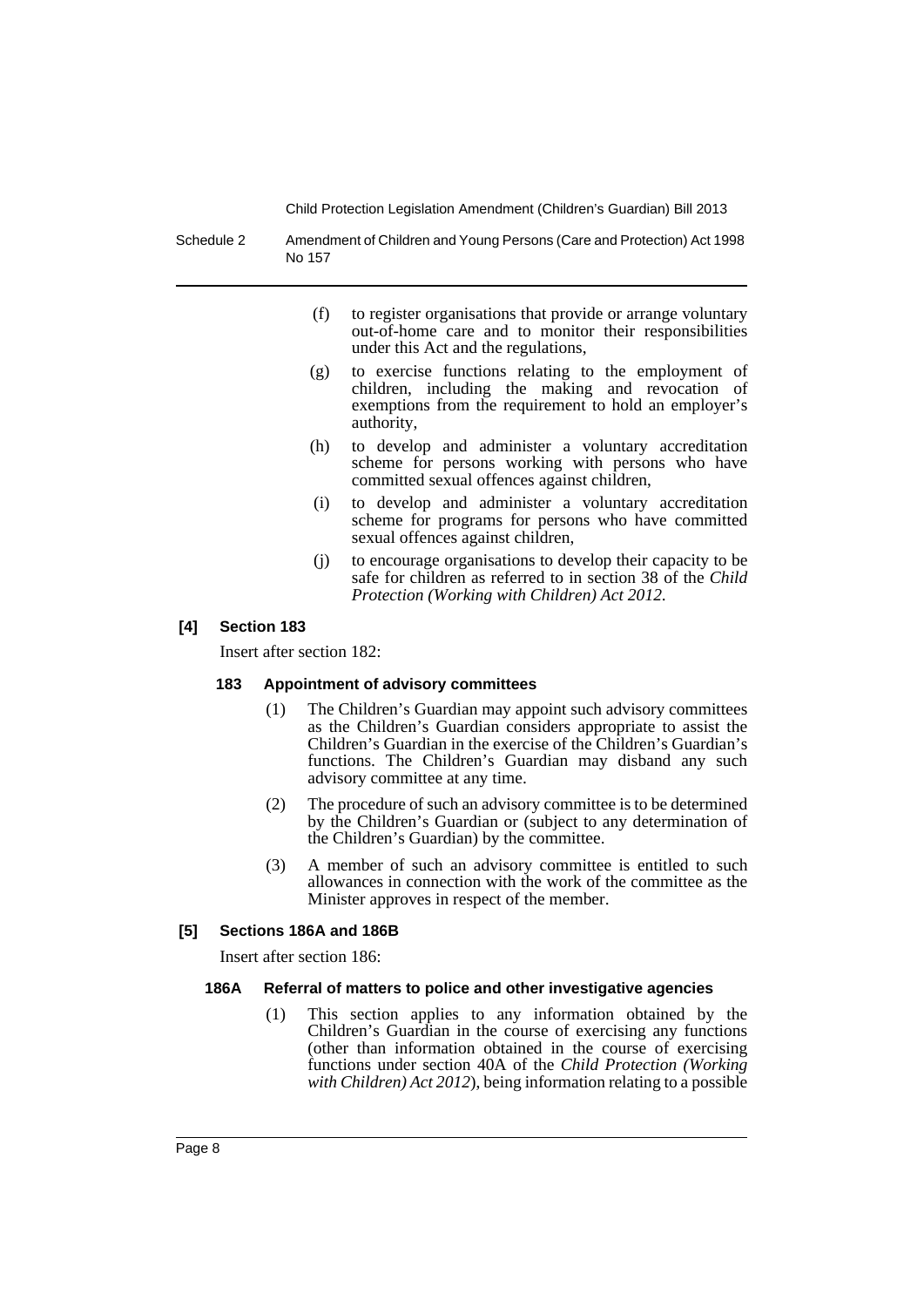Amendment of Children and Young Persons (Care and Protection) Act 1998 No 157 Schedule 2

> criminal offence under any law or to grounds for possible disciplinary action under any law.

- (2) The Children's Guardian may refer any such information to the Commissioner of Police, the Ombudsman, the Director-General of the Department of Family and Community Services or any other investigative or government agency that the Children's Guardian considers appropriate.
- (3) Nothing in this section limits or affects the operation of Chapter 16A.

### **186B Protection from liability**

A matter or thing done or omitted to be done by the Children's Guardian, an advisory committee of the Children's Guardian, a member of any such advisory committee or any person acting under the direction of the Children's Guardian or the advisory committee does not, if the matter or thing was done or omitted in good faith for the purposes of executing this or any other Act, subject the Children's Guardian, member of the advisory committee or a person so acting personally to any action, liability, claim or demand.

# **[6] Sections 221 (2) (b), 224 (other than section 224 (5) (a)) and 245 (1) (d)–(f)**

Omit "Minister" wherever occurring. Insert instead "Children's Guardian".

**[7] Section 236 Entry without warrant into premises—places of employment** Omit "Director-General" from section 236 (1).

Insert instead "Children's Guardian".

**[8] Section 245 Decisions that are reviewable by Administrative Decisions Tribunal**

Insert ", the Children's Guardian" after "the Minister" in section 245 (1) (g).

### **[9] Schedule 2 Provisions relating to employers' authorities**

Omit "Minister" wherever occurring in clauses  $1(1)$ ,  $2(b)$ ,  $5(b)$ ,  $6(1)$  and  $7$ . Insert instead "Children's Guardian".

### **[10] Schedule 2, clause 2 Grant or refusal of authority**

Insert at the end of the clause:

(2) When a person applies to the Children's Guardian for an employer's authority, the Children's Guardian must within  $14$  days: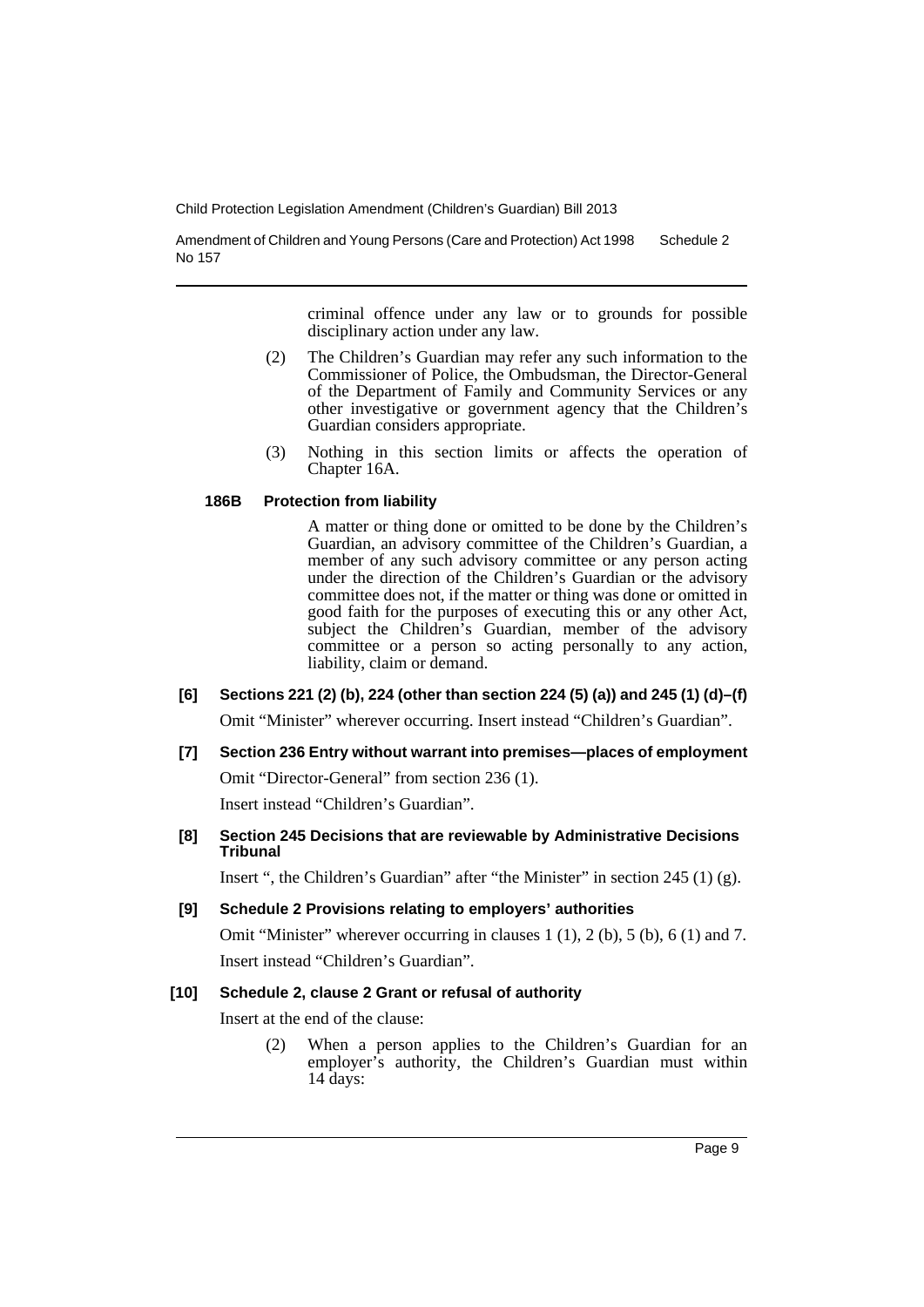Schedule 2 Amendment of Children and Young Persons (Care and Protection) Act 1998 No 157

- (a) grant the authority to the applicant, or
- (b) refuse the authority and cause to be served on the applicant a notice stating the ground on which the authority has been refused.
- (3) The period of 14 days referred to in this clause may be varied or waived by agreement between the Children's Guardian and the applicant.

# **[11] Schedule 2, clause 3**

Omit the clause.

# **[12] Schedule 2, clause 7 (3)**

Omit "Minister's". Insert instead "Children's Guardian's".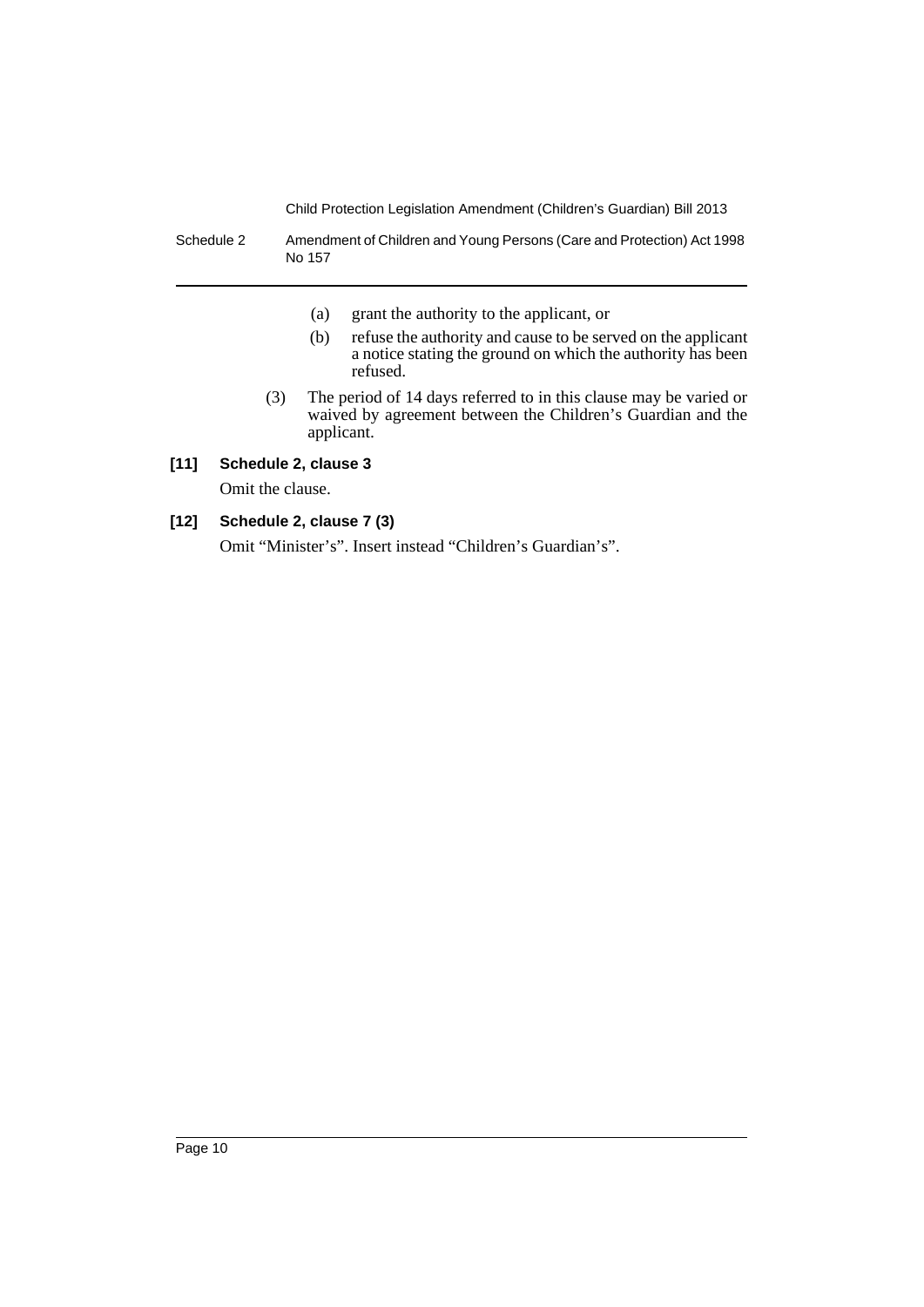Amendment of other Acts **Schedule 3** and the 3 set of the 3 set of the 3 set of the 3 set of the 3 set of the 3 set of the 3 set of the 3 set of the 3 set of the 3 set of the 3 set of the 3 set of the 3 set of the 3 set of

# <span id="page-12-0"></span>**Schedule 3 Amendment of other Acts**

# **3.1 Administrative Decisions Tribunal Act 1997 No 76**

### **Schedule 2 Composition and functions of Divisions**

Omit "*Commission for Children and Young People Act 1998*" from clause 2 of Part 1.

Insert in alphabetical order "*Child Protection (Working with Children) Act 2012*".

# **3.2 Child Protection (Offenders Registration) Act 2000 No 42**

### **[1] Section 9 Relevant personal information to be reported**

Omit section 9 (1) (f). Insert instead:

- (f) if the person is a worker:
	- (i) the nature of the person's work, and
	- (ii) the name of the person's employer (if any), and
	- (iii) the address of each of the premises at which the person generally works or, if the person does not generally work at any particular premises, the name of each of the localities in which the person generally works,

### **[2] Section 9 (3)**

Omit the subsection. Insert instead:

(3) In this section, *employer* and *worker* have the same meanings as they have in the *Child Protection (Working with Children) Act 2012*.

### **[3] Section 16 ADT may exempt persons from compliance with reporting obligations**

Omit "The Commission for Children and Young People" from section 16 (6).

Insert instead "The Children's Guardian".

### **[4] Section 16 (6)**

Omit "The Commission". Insert instead "The Children's Guardian".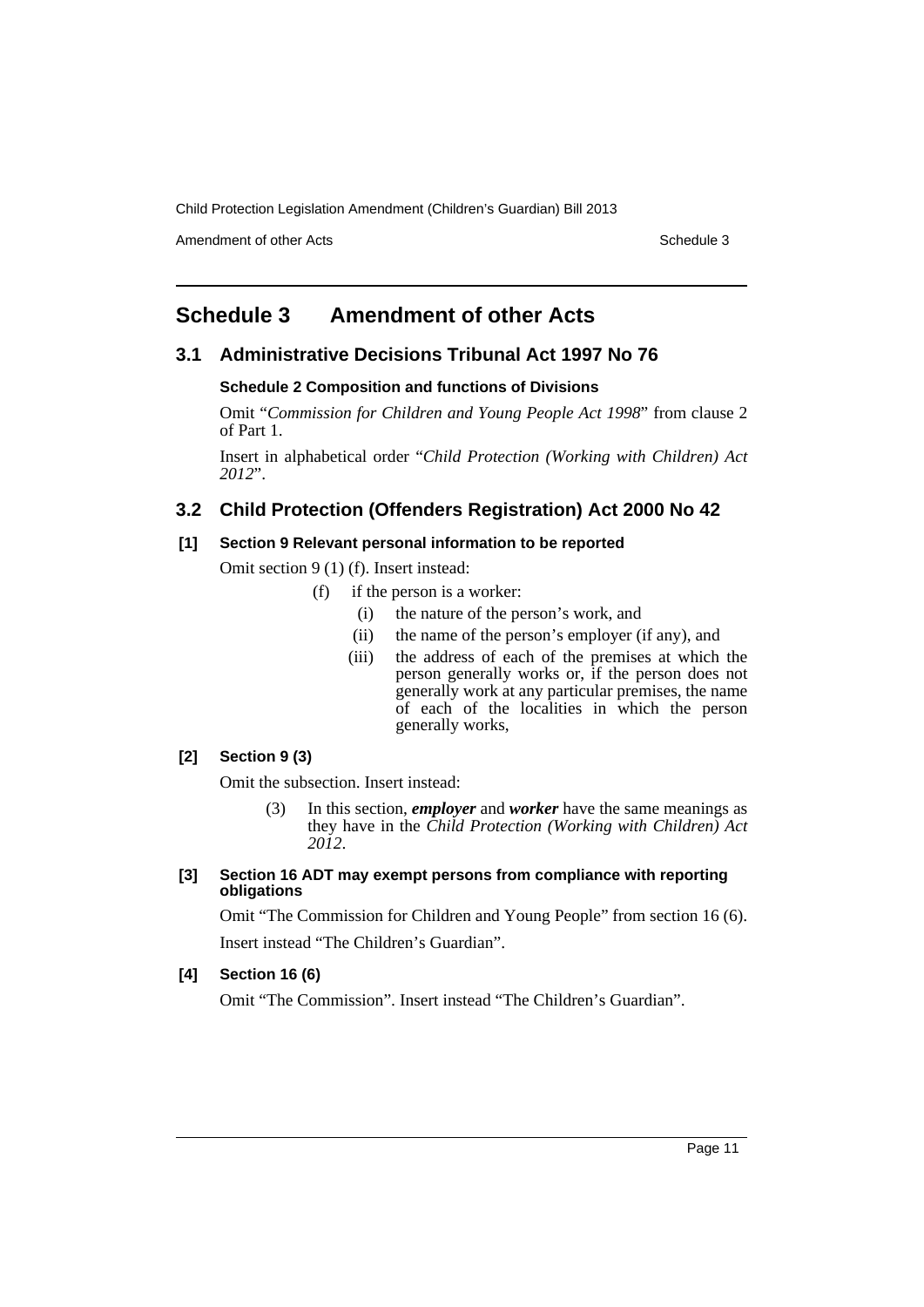Schedule 3 Amendment of other Acts

### **[5] Section 16 (7)**

Omit "the Commissioner for the Commission for Children and Young People".

Insert instead "the Children's Guardian".

### **[6] Section 16 (12)**

Insert after section 16 (11):

(12) In this section, *Children's Guardian* means the Children's Guardian appointed under section 178 of the *Children and Young Persons (Care and Protection) Act 1998*.

# **3.3 Children (Education and Care Services National Law Application) Act 2010 No 104**

### **Section 15 Working with children law**

Omit "the *Commission for Children and Young People Act 1998*". Insert instead "the *Child Protection (Working with Children) Act 2012*".

# **3.4 Children (Education and Care Services) Supplementary Provisions Act 2011 No 70**

### **Section 34 Home based education and care services—adult residents**

Omit the Note to section 34 (1). Insert instead:

**Note.** See section 10 of the *Child Protection (Working with Children) Act 2012* which requires that an adult person residing at a home where a home based education and care service is provided hold a working with children check clearance.

# **3.5 Commission for Children and Young People Act 1998 No 146**

### **[1] Section 11 Principal functions of Commission**

Omit section 11 (i), (j), (l) and (m).

### **[2] Section 15 Referral of matters to police and other investigative agencies**

Omit "Department of Human Services" from section 15 (2). Insert instead "Department of Family and Community Services".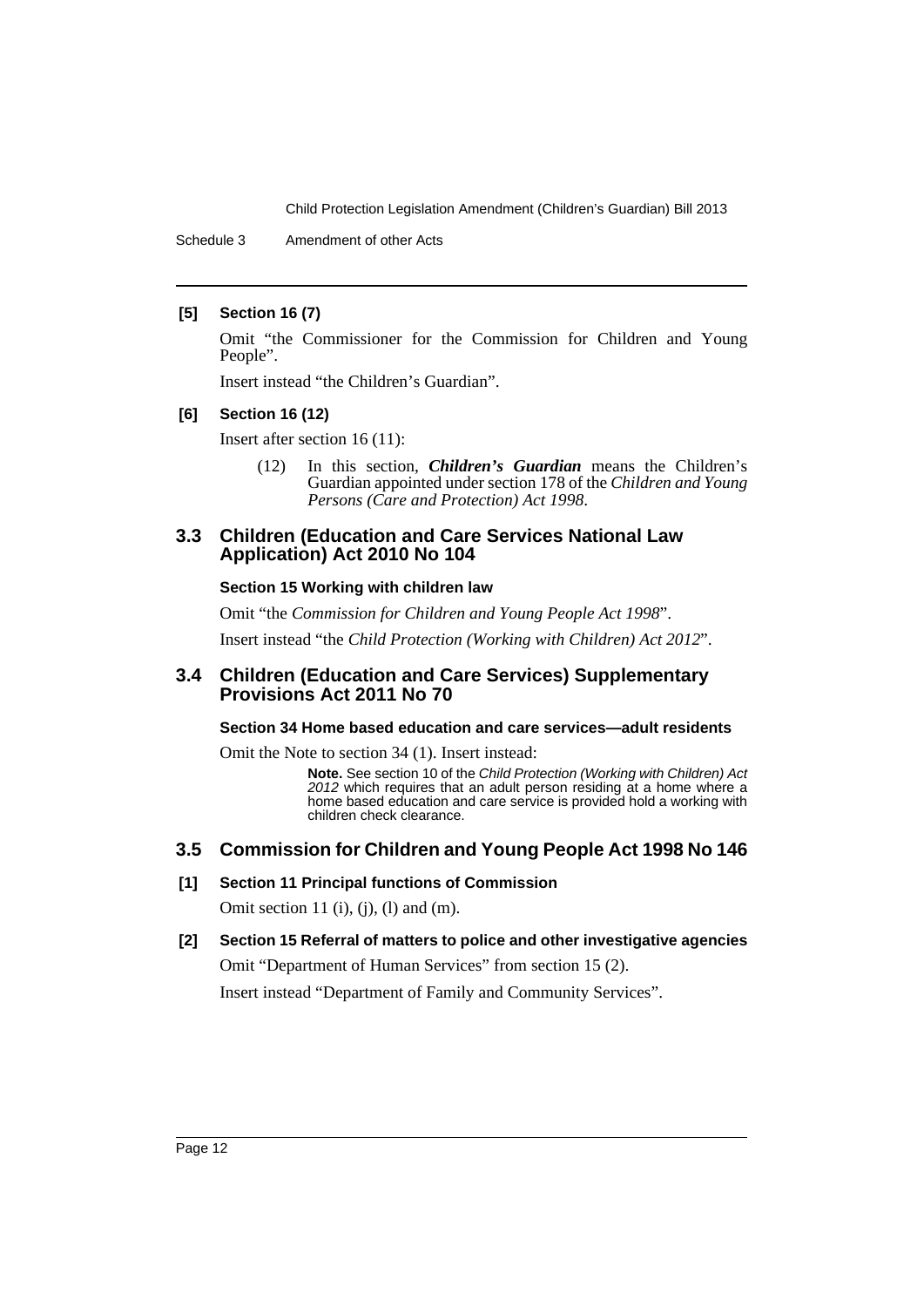Amendment of other Acts **Schedule 3** and the 3 schedule 3

### **[3] Section 28 Functions of Committee**

Insert after section 28 (1) (a):

(a1) to monitor and review the exercise by the Children's Guardian of functions under the *Child Protection (Working with Children) Act 2012*,

### **[4] Section 28 (1) (b)**

Insert ", or on any matter appertaining to the exercise of the Children's Guardian's functions under the *Child Protection (Working with Children) Act 2012*," after "functions".

# **3.6 Crimes (Sentencing Procedure) Act 1999 No 92**

**Section 24A Mandatory requirements for supervision and other prohibitions to be disregarded in sentencing**

Omit section 24A (1) (c). Insert instead:

(c) as a consequence of being convicted of the offence, has become a disqualified person within the meaning of the *Child Protection (Working with Children) Act 2012*, or

# **3.7 Criminal Records Act 1991 No 8**

### **Section 13 Unlawful disclosure of information concerning spent convictions**

Omit "section 38 or 38A of the *Commission for Children and Young People Act 1998*" from section 13 (4A).

Insert instead "section 33, 34 or 40A of the *Child Protection (Working with Children) Act 2012*".

# **3.8 Ombudsman Act 1974 No 68**

### **[1] Section 25DA Disclosures to Children's Guardian**

Omit "Commission for Children and Young People".

Insert instead "Children's Guardian for the purpose of the exercise of functions under the *Child Protection (Working with Children) Act 2012*".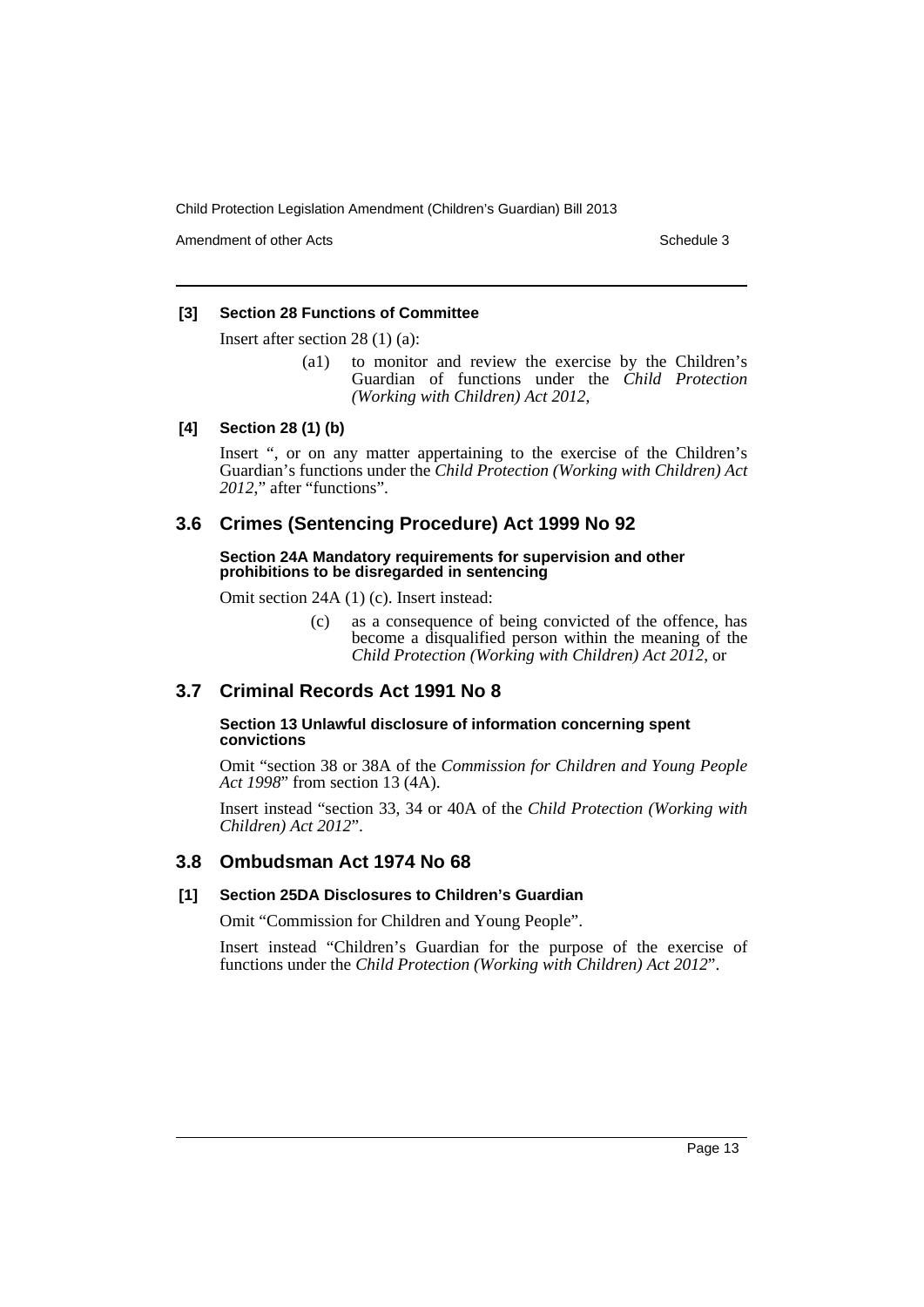Schedule 3 Amendment of other Acts

### **[2] Section 25DA (2)**

Insert at the end of the section:

(2) Nothing in this section limits the information that the Ombudsman may otherwise disclose to the Children's Guardian under this or any other Act or law.

# **3.9 Parliamentary Electorates and Elections Act 1912 No 41**

### **[1] Section 81K Definitions**

Omit the definition of *CYP Commission* from section 81K (1).

Insert in alphabetical order:

*Children's Guardian* means the Children's Guardian appointed under section 178 of the *Children and Young Persons (Care and Protection) Act 1998*.

#### **[2] Section 81M Duties of Electoral Commissioner with respect to child-related conduct declarations**

Omit "Commission for Children and Young People (the *CYP Commission*)" from section 81M (2).

Insert instead "Children's Guardian".

### **[3] Section 81N Duties of Children's Guardian with respect to child-related conduct declarations**

Omit "CYP Commission" wherever occurring. Insert instead "Children's Guardian".

### **[4] Section 81N (2) (b), (3) and (5)**

Omit "the Commission" wherever occurring. Insert instead "the Children's Guardian".

### **[5] Section 81NA Duty of persons to assist the Children's Guardian**

Omit "CYP Commission" wherever occurring in section 81NA (1) and (3). Insert instead "Children's Guardian".